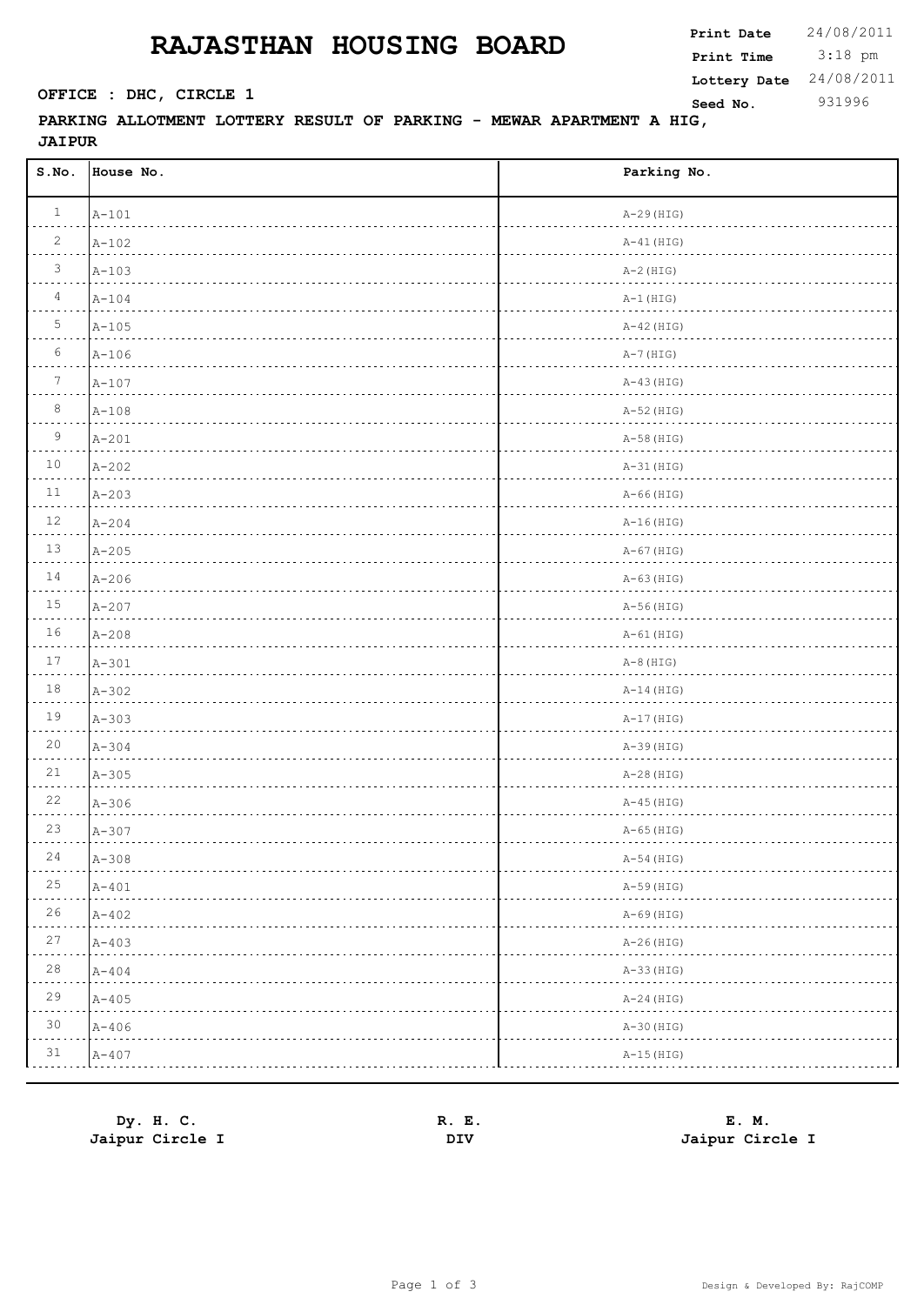## **RAJASTHAN HOUSING BOARD**

 3:18 pm **Print Date**  $24/08/2011$ **Print Time SEED COFFICE : DHC, CIRCLE 1 Seed No.** 931996 **Lottery Date** 24/08/2011

## **PARKING ALLOTMENT LOTTERY RESULT OF PARKING - MEWAR APARTMENT A HIG, JAIPUR**

| 32<br>$A - 408$<br>$A-32$ (HIG)<br>33<br>$A - 501$<br>$A-22$ (HIG)<br>34<br>$A - 502$<br>$A-35(HIG)$<br>35<br>$A - 503$<br>$A-68$ (HIG)<br>36<br>$A - 504$<br>$A-11$ (HIG)<br>37<br>$A - 505$<br>$A-36(HIG)$<br>38<br>$A - 506$<br>$A-57$ (HIG)<br>39<br>$A - 507$<br>$A-44$ (HIG)<br>40<br>$A - 508$<br>$A-4$ (HIG)<br>41<br>$A - 601$<br>$A-23$ (HIG)<br>42<br>$A - 602$<br>$A-6$ (HIG)<br>43<br>$A - 603$<br>$A-21$ (HIG)<br>44<br>$A - 604$<br>$A-20$ (HIG)<br>45<br>$A - 605$<br>$A-50$ (HIG)<br>46<br>$A - 606$<br>$A-40$ (HIG)<br>47<br>$A - 607$<br>$A-27$ (HIG)<br>48<br>$A - 608$<br>$A-19$ (HIG)<br>49<br>$A - 701$<br>$A-55$ (HIG)<br>50<br>$A - 702$<br>$A-13$ (HIG)<br>51<br>$A - 703$<br>$A-62$ (HIG)<br>52<br>$A - 704$<br>$A-70$ (HIG)<br>53<br>$A - 705$<br>$A-5$ (HIG)<br>54<br>$A - 706$<br>$A-46$ (HIG)<br>55<br>$A - 707$<br>$A-10$ (HIG)<br>$\mathcal{L}_{\mathcal{A}} = \mathcal{L}_{\mathcal{A}} + \mathcal{L}_{\mathcal{A}}$<br>56<br>$A - 708$<br>$A-53$ (HIG)<br>57<br>$A - 801$<br>$A-48$ (HIG)<br>58<br>$A - 802$<br>$A-64$ (HIG)<br>59<br>$A - 803$<br>$A-18$ (HIG)<br>60<br>$A - 804$<br>$A-37$ (HIG)<br>61<br>$A - 805$<br>$A-60$ (HIG)<br>62<br>$A - 806$<br>$A-47$ (HIG) | S.No. | House No. | Parking No. |
|-------------------------------------------------------------------------------------------------------------------------------------------------------------------------------------------------------------------------------------------------------------------------------------------------------------------------------------------------------------------------------------------------------------------------------------------------------------------------------------------------------------------------------------------------------------------------------------------------------------------------------------------------------------------------------------------------------------------------------------------------------------------------------------------------------------------------------------------------------------------------------------------------------------------------------------------------------------------------------------------------------------------------------------------------------------------------------------------------------------------------------------------------------------------------------------------------------------|-------|-----------|-------------|
|                                                                                                                                                                                                                                                                                                                                                                                                                                                                                                                                                                                                                                                                                                                                                                                                                                                                                                                                                                                                                                                                                                                                                                                                             |       |           |             |
|                                                                                                                                                                                                                                                                                                                                                                                                                                                                                                                                                                                                                                                                                                                                                                                                                                                                                                                                                                                                                                                                                                                                                                                                             |       |           |             |
|                                                                                                                                                                                                                                                                                                                                                                                                                                                                                                                                                                                                                                                                                                                                                                                                                                                                                                                                                                                                                                                                                                                                                                                                             |       |           |             |
|                                                                                                                                                                                                                                                                                                                                                                                                                                                                                                                                                                                                                                                                                                                                                                                                                                                                                                                                                                                                                                                                                                                                                                                                             |       |           |             |
|                                                                                                                                                                                                                                                                                                                                                                                                                                                                                                                                                                                                                                                                                                                                                                                                                                                                                                                                                                                                                                                                                                                                                                                                             |       |           |             |
|                                                                                                                                                                                                                                                                                                                                                                                                                                                                                                                                                                                                                                                                                                                                                                                                                                                                                                                                                                                                                                                                                                                                                                                                             |       |           |             |
|                                                                                                                                                                                                                                                                                                                                                                                                                                                                                                                                                                                                                                                                                                                                                                                                                                                                                                                                                                                                                                                                                                                                                                                                             |       |           |             |
|                                                                                                                                                                                                                                                                                                                                                                                                                                                                                                                                                                                                                                                                                                                                                                                                                                                                                                                                                                                                                                                                                                                                                                                                             |       |           |             |
|                                                                                                                                                                                                                                                                                                                                                                                                                                                                                                                                                                                                                                                                                                                                                                                                                                                                                                                                                                                                                                                                                                                                                                                                             |       |           |             |
|                                                                                                                                                                                                                                                                                                                                                                                                                                                                                                                                                                                                                                                                                                                                                                                                                                                                                                                                                                                                                                                                                                                                                                                                             |       |           |             |
|                                                                                                                                                                                                                                                                                                                                                                                                                                                                                                                                                                                                                                                                                                                                                                                                                                                                                                                                                                                                                                                                                                                                                                                                             |       |           |             |
|                                                                                                                                                                                                                                                                                                                                                                                                                                                                                                                                                                                                                                                                                                                                                                                                                                                                                                                                                                                                                                                                                                                                                                                                             |       |           |             |
|                                                                                                                                                                                                                                                                                                                                                                                                                                                                                                                                                                                                                                                                                                                                                                                                                                                                                                                                                                                                                                                                                                                                                                                                             |       |           |             |
|                                                                                                                                                                                                                                                                                                                                                                                                                                                                                                                                                                                                                                                                                                                                                                                                                                                                                                                                                                                                                                                                                                                                                                                                             |       |           |             |
|                                                                                                                                                                                                                                                                                                                                                                                                                                                                                                                                                                                                                                                                                                                                                                                                                                                                                                                                                                                                                                                                                                                                                                                                             |       |           |             |
|                                                                                                                                                                                                                                                                                                                                                                                                                                                                                                                                                                                                                                                                                                                                                                                                                                                                                                                                                                                                                                                                                                                                                                                                             |       |           |             |
|                                                                                                                                                                                                                                                                                                                                                                                                                                                                                                                                                                                                                                                                                                                                                                                                                                                                                                                                                                                                                                                                                                                                                                                                             |       |           |             |
|                                                                                                                                                                                                                                                                                                                                                                                                                                                                                                                                                                                                                                                                                                                                                                                                                                                                                                                                                                                                                                                                                                                                                                                                             |       |           |             |
|                                                                                                                                                                                                                                                                                                                                                                                                                                                                                                                                                                                                                                                                                                                                                                                                                                                                                                                                                                                                                                                                                                                                                                                                             |       |           |             |
|                                                                                                                                                                                                                                                                                                                                                                                                                                                                                                                                                                                                                                                                                                                                                                                                                                                                                                                                                                                                                                                                                                                                                                                                             |       |           |             |
|                                                                                                                                                                                                                                                                                                                                                                                                                                                                                                                                                                                                                                                                                                                                                                                                                                                                                                                                                                                                                                                                                                                                                                                                             |       |           |             |
|                                                                                                                                                                                                                                                                                                                                                                                                                                                                                                                                                                                                                                                                                                                                                                                                                                                                                                                                                                                                                                                                                                                                                                                                             |       |           |             |
|                                                                                                                                                                                                                                                                                                                                                                                                                                                                                                                                                                                                                                                                                                                                                                                                                                                                                                                                                                                                                                                                                                                                                                                                             |       |           |             |
|                                                                                                                                                                                                                                                                                                                                                                                                                                                                                                                                                                                                                                                                                                                                                                                                                                                                                                                                                                                                                                                                                                                                                                                                             |       |           |             |
|                                                                                                                                                                                                                                                                                                                                                                                                                                                                                                                                                                                                                                                                                                                                                                                                                                                                                                                                                                                                                                                                                                                                                                                                             |       |           |             |
|                                                                                                                                                                                                                                                                                                                                                                                                                                                                                                                                                                                                                                                                                                                                                                                                                                                                                                                                                                                                                                                                                                                                                                                                             |       |           |             |
|                                                                                                                                                                                                                                                                                                                                                                                                                                                                                                                                                                                                                                                                                                                                                                                                                                                                                                                                                                                                                                                                                                                                                                                                             |       |           |             |
|                                                                                                                                                                                                                                                                                                                                                                                                                                                                                                                                                                                                                                                                                                                                                                                                                                                                                                                                                                                                                                                                                                                                                                                                             |       |           |             |
|                                                                                                                                                                                                                                                                                                                                                                                                                                                                                                                                                                                                                                                                                                                                                                                                                                                                                                                                                                                                                                                                                                                                                                                                             |       |           |             |
|                                                                                                                                                                                                                                                                                                                                                                                                                                                                                                                                                                                                                                                                                                                                                                                                                                                                                                                                                                                                                                                                                                                                                                                                             |       |           |             |
|                                                                                                                                                                                                                                                                                                                                                                                                                                                                                                                                                                                                                                                                                                                                                                                                                                                                                                                                                                                                                                                                                                                                                                                                             |       |           |             |

| Dy. H. C.       | Е.<br>к. | E. M.           |
|-----------------|----------|-----------------|
| Jaipur Circle I | DIV      | Jaipur Circle I |